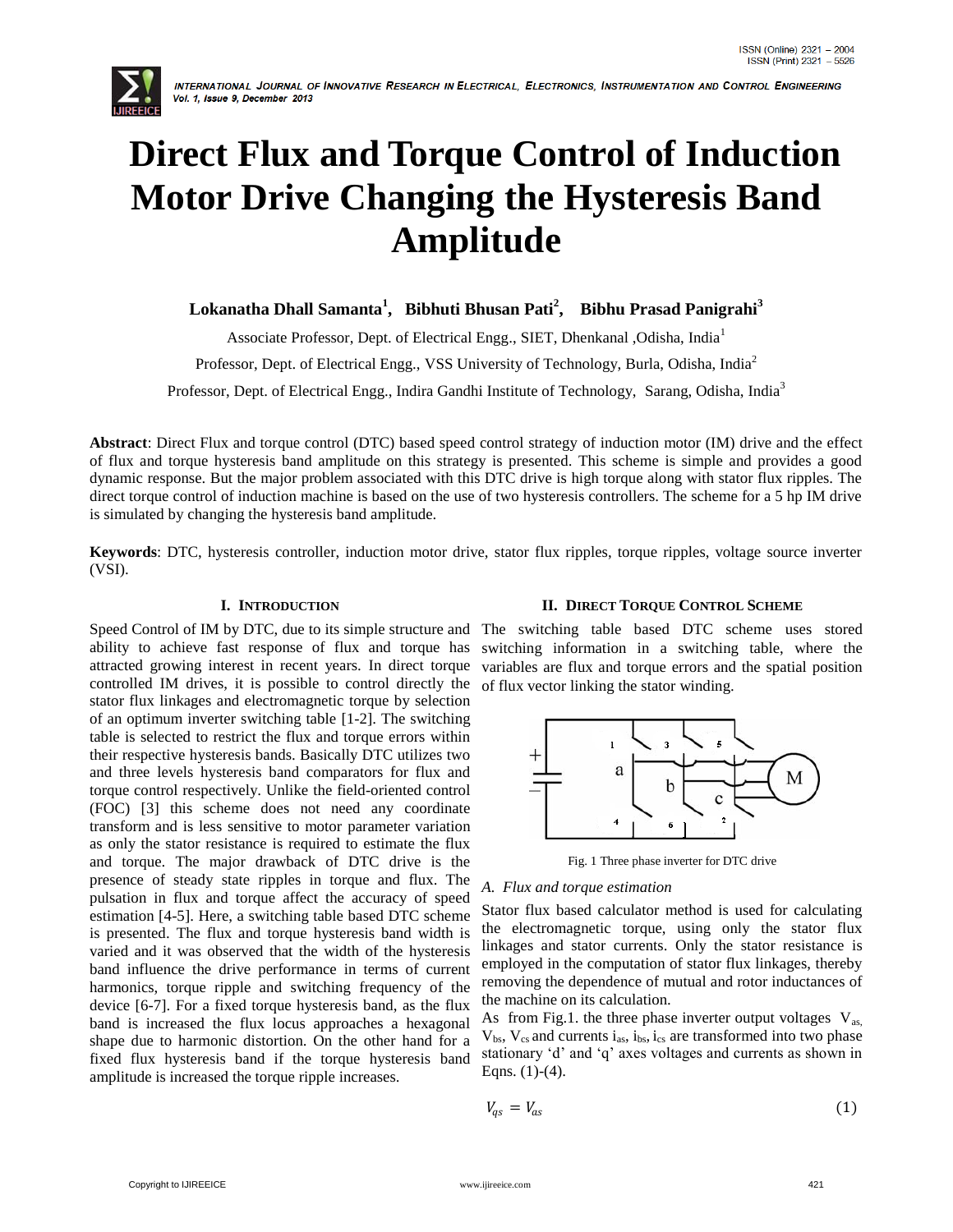

INTERNATIONAL JOURNAL OF INNOVATIVE RESEARCH IN ELECTRICAL, ELECTRONICS, INSTRUMENTATION AND CONTROL ENGINEERING Vol. 1, Issue 9, December 2013

$$
V_{ds} = \frac{1}{\sqrt{3}} (V_{cs} - V_{bs})
$$
 (2)

$$
i_{qs} = i_{as}
$$
  
\n
$$
i_{ds} = \frac{1}{\sqrt{3}} (i_{cs} - i_{bs})
$$
\n(3)

The stator d- and q-axis flux linkages [8] are given by Eqns. (5) and (6), where stator resistance drop has been compensated.

$$
\lambda_{qs} = \int (V_{qs} - R_s i_{qs}) dt \tag{5}
$$

$$
\lambda_{ds} = \int (V_{ds} - R_s i_{qs}) dt \tag{6}
$$

The resultant flux is given by Eqns. (7) and (8). The developed electromagnetic torque  $T_e$ ' is given by Eqn. (9).

$$
\lambda_s = \sqrt{\lambda_{qs}^2 + {\lambda_{ds}}^2} < \theta_{fs} \tag{7}
$$

$$
\theta_{fs} = \tan^{-1}(\frac{\lambda_{qs}}{\lambda_{ds}})
$$
\n(8)

$$
T_e = \frac{3}{2} * \frac{r}{2} \left( i_{qs} \lambda_{ds} - i_{ds} \lambda_{qs} \right)
$$
 (9)



Fig. 2 Basic DTC structure

## *B. Direct flux control*

As per Fig. 2 the resultant stator linked flux  $\lambda_s$  is compared with the reference flux magnitude and the difference between the reference value and the estimated value gives the flux error which is given as input to the flux hysteresis comparator. In DTC the stator flux is forced to follow a circular locus by limiting its magnitude within the hysteresis band. When the stator flux touches its upper or lower hysteresis band, a suitable voltage vector is selected to reduce or increase it respectively .The output of the flux hysteresis comparator is the flux error status  $S_\lambda$ . When  $S_\lambda$  is "1" it calls for increase in flux and "0" for decrease in flux. In order to select the appropriate voltage vector the stator flux orientation or position must be known. The stator flux plane is divided into six sectors. Each sector will have a different set of voltage vectors to increase or decrease the flux.

## *C. Direct torque control*

The estimated torque from the stator flux linkages and stator currents in Eqn. (9) is compared with the command torque. Depending on the torque error the torque can be increased or decreased by selecting suitable voltage vectors. The torque error has to be limited within its hysteresis band. The output of the torque hysteresis comparator is the torque error status  $S_T$ . when it is '1' it calls for control action to increase torque,  $-1$ " to decrease and  $0$ " to maintain as it is.



Fig. 3 Space voltage vectors and spatial sectors

## *D. Formulation of the switching table*

Combining the flux error status output  $S_{\lambda}$ , torque error status output  $S_T$ , and the sextant of the flux phasor  $S_\theta$ , a switching table is realized to obtain the switching states of the inverter, given in Table I and the algorithm for  $S_\theta$  is shown in Table II.

TABLE I DTC SWITCHING TABLE

| $S_2$ | $\bm{S}_{\bm{\mathcal{T}}}$ |                                   |                               | $S_{\theta}$          |                        |                          |                                  |
|-------|-----------------------------|-----------------------------------|-------------------------------|-----------------------|------------------------|--------------------------|----------------------------------|
| ı     | ı                           | < l ><br>110<br>(V <sub>D</sub> ) | $<$ 2><br>100<br>$\mathbf{D}$ | $\leq$<br>101<br>(II) | $\leq$<br>001<br>(III) | 5<br>011<br>(IV)         | $<$ 6 $>$<br>010<br>$\mathbf{v}$ |
| ı     | $\bf{0}$                    | 111<br>(VIII)                     | 000<br>(VII)                  | 111<br>(VIII)         | 000<br>(VII)           | 111<br>(VIII)            | 000<br>(VII)                     |
| ı     | -1                          | 101<br>(II)                       | 001<br>(III)                  | 011<br>(IV)           | 010<br>$\infty$        | 110<br>(VI)              | 100<br>$\mathbf{I}$              |
| 0     | ı                           | 010<br>(V)                        | 110<br>(VI)                   | 100<br>$\rm _{(I)}$   | 101<br>(II)            | 001<br>(III)             | 011<br>(IV)                      |
| 0     | $\bf{0}$                    | 000<br>(VII)                      | 111<br>(VIII)                 | 000<br>(VII)          | 111<br><b>CVIID</b>    | 000<br><b>CVID</b>       | 111<br><b>CVIID</b>              |
| 0     | -1                          | 001<br>(III)                      | 011<br>(IV)                   | 010<br>(V)            | 110<br>(VI)            | 100<br>$\textcircled{r}$ | 101<br>(II)                      |

| <b>TABLE II</b>                             |  |
|---------------------------------------------|--|
| FLUX-PHASOR SEXTANT LOGIC (S <sub>0</sub> ) |  |

| $\boldsymbol{\Theta}_{\text{fe}}$         | <b>Sextant</b> |
|-------------------------------------------|----------------|
| $0 \leq \theta_{fs} \leq \Pi/3$           | <2>            |
| $-I\chi$ 3 < $\theta_{fs}$ < 0            | <3>            |
| $-2\Pi/3 \leq \theta_{fs} \leq -\Pi/3$    | $<$ 4 $>$      |
| $-\Pi \leq \theta_{\rm fs} \leq -2\Pi/3$  | 5>             |
| $2\Pi/3 \leq \theta_{\text{fs}} \leq \Pi$ | <6>            |
| $\Pi/3 \leq \theta_{fs} \leq 2\Pi/3$      | $<$ 1 $>$      |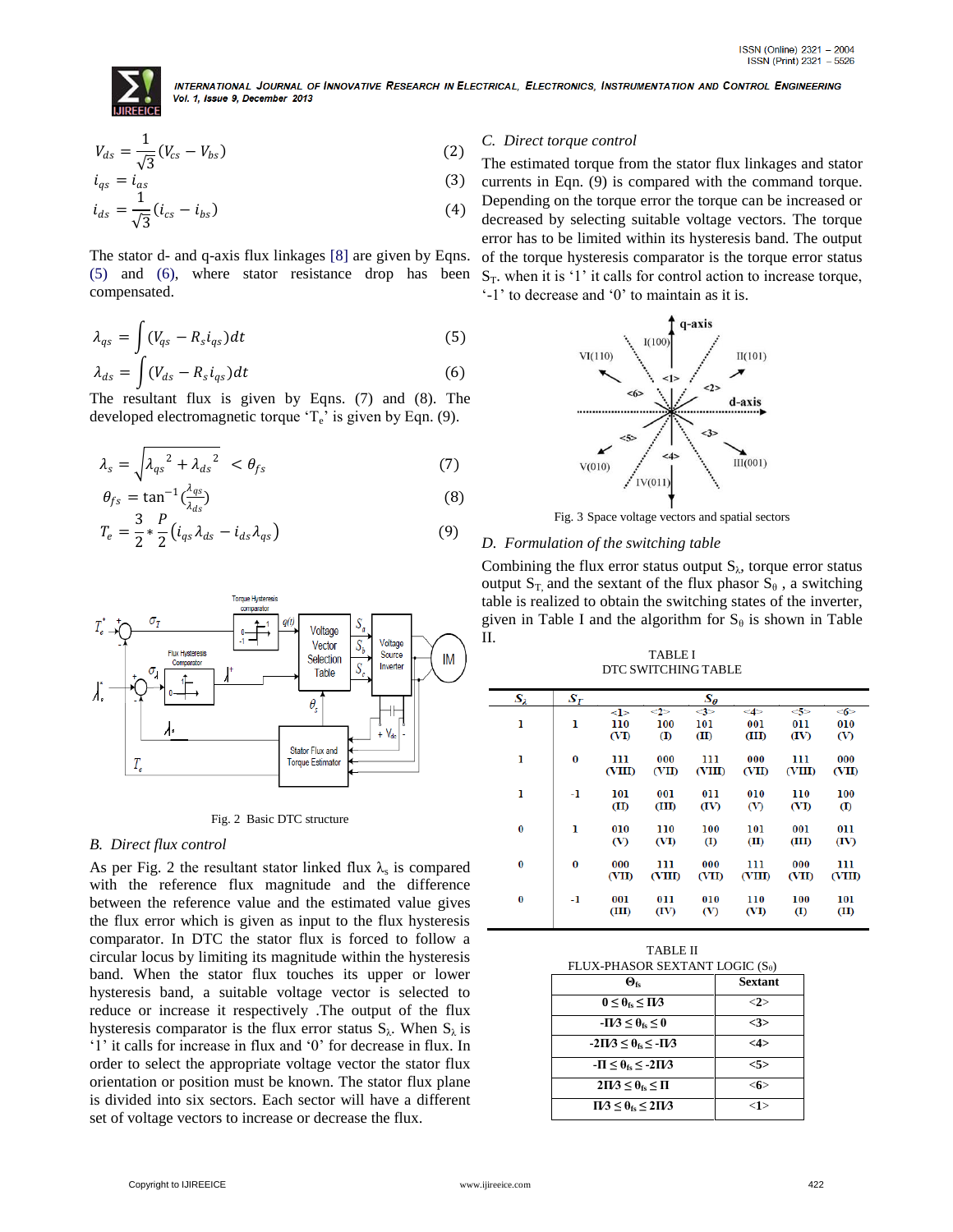

voltage vector VI will require, as per Fig.1, turning on of both the cases. upper switches in legs "a" and "b" and lower switch in leg "c". Fig. 3 shows the six active space vectors and all the six spatial sectors described before. Each voltage vector is situated in the center of the corresponding sector. As we move in anticlockwise direction in the d-q plane, the sectors <6>, <5>, <4>, <3>, <2> and <1> come in sequence. Sector  $\langle 1 \rangle$  extends from 60<sup>°</sup> to 120<sup>°</sup> (from d-axis, in the anticlockwise direction) of Fig. 2 and so on.

# *E. Effects of hysteresis band amplitude on the DTC drive performance*

The amplitude of the hysteresis band influence the drive performance in terms of current harmonics, flux and torque ripples and switching frequency of the device [6-7].

(a) Effects of flux hysteresis band amplitude ∆λ: for a prefixed torque band amplitude, inverter switching frequency is related to the amplitude of flux hysteresis band. It is observed from the simulation result that a small flux band amplitude determines higher switching frequency. The stator flux vector locus approaches a circle and the phase current waveform is nearly sinusoidal. As the amplitude of the flux hysteresis band increases the switching frequency decreases and the stator flux vector locus degenerates to a hexagon and the phase current wave form is similar to sixstep inverter-fed induction machine.

(b) Effects of torque hysteresis band amplitude ∆T: the torque hysteresis band is varied from 5% to 25% of the torque limit allowed. From the simulation results it is observed that as the torque hysteresis band increases the torque ripple increases. On the other hand if the band amplitude is too small, a torque overshoot which may cause the torque error to exceed the hysteresis band will occur. This will result in a reverse voltage vector to be selected (instead of a zero vector) to reduce the torque [9]. A reverse voltage vector will reduce the torque rapidly and hence may in turn cause a torque overshoot and consequently torque ripple is reduced.

## **III. SIMULATION RESULTS**

The complete simulation model of the DTC based induction motor drive is developed using Matlab/Simulink. The nominal motor parameters are mentioned in Appendix. Sample simulation results are presented below. Figs. 4(a) and 4(b) show the stator flux vector locus and stator current waveform respectively for a flux hysteresis band of amplitude 0.01 Wb. Fig. 5(a) and 5(b) show the stator flux vector locus and stator current waveform for a flux hysteresis band of amplitude 0.1 Wb. For both the cases the torque hysteresis band is kept constant at 0.05 N-m. Figs.

Based on the three input variables  $(S_\lambda, S_T, S_\theta)$ , the required 6(a) and 6(b) show the developed electromagnetic torque inverter output vector is specified in the above table using waveform and the stator current waveform for a torque roman numerals. The six active voltage vectors (I–VI) and hysteresis band of amplitude 1 N-m. Similarly Figs. 7(a) and the two null vectors (VII and VIII) are denoted by the 7(b) demonstrate the torque and current waveform for a corresponding switching pattern shown along with the torque hysteresis band of amplitude 2 N-m. and the flux numeral denoting space voltage vector. For example, active hysteresis band amplitude is kept constant at 0.02 Wb in



Fig. 5(b) Stator current Vs Time plot